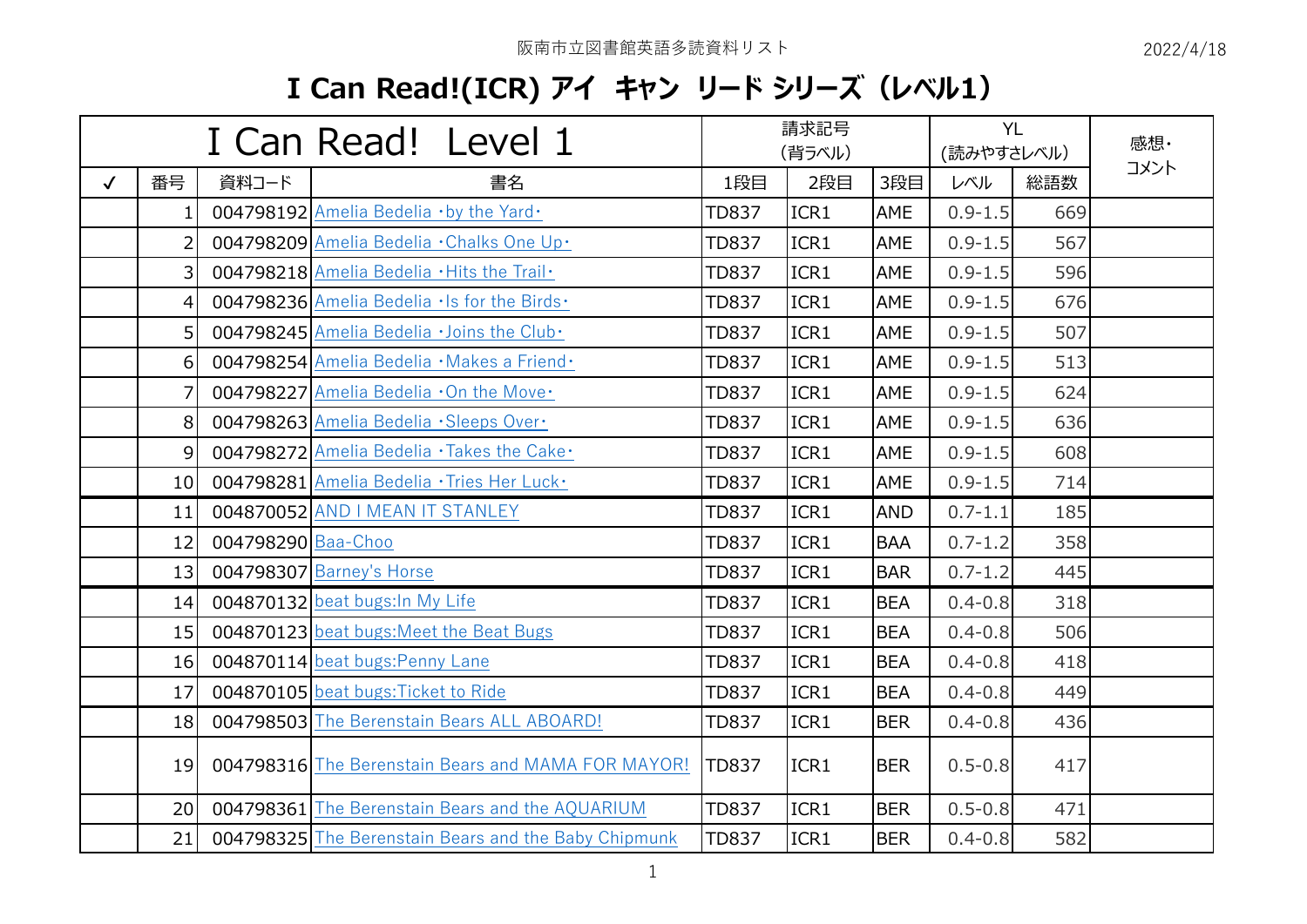|              |                 |           | I Can Read! Level 1                                   |              | 請求記号<br>(背ラベル) |            | <b>YL</b><br>(読みやすさレベル) |     | 感想·  |
|--------------|-----------------|-----------|-------------------------------------------------------|--------------|----------------|------------|-------------------------|-----|------|
| $\checkmark$ | 番号              | 資料コード     | 書名                                                    | 1段目          | 2段目            | 3段目        | レベル                     | 総語数 | コメント |
|              | 22              |           | 004798334 The Berenstain Bears and the Ducklings      | <b>TD837</b> | ICR1           | <b>BER</b> | $0.4 - 0.8$             | 348 |      |
|              | 23              | 004798343 | The Berenstain Bears and the Shaggy Little<br>Pony    | <b>TD837</b> | ICR1           | <b>BER</b> | $0.5 - 0.8$             | 561 |      |
|              | 24              |           | 004798352 The Berenstain Bears and the WISHING STAR   | <b>TD837</b> | ICR1           | <b>BER</b> | $0.5 - 0.7$             | 613 |      |
|              | 25              |           | 004798399 The Berenstain Bears CLEAN HOUSE            | <b>TD837</b> | ICR1           | <b>BER</b> | $0.4 - 0.8$             | 490 |      |
|              | 26              |           | 004798405 The Berenstain Bears DOWN ON THE FARM       | <b>TD837</b> | ICR1           | <b>BER</b> | $0.5 - 0.7$             | 393 |      |
|              | 27              |           | 004798450 The Berenstain Bears Out West               | <b>TD837</b> | ICR1           | <b>BER</b> | $0.4 - 0.8$             | 450 |      |
|              | 28              |           | 004798460 The Berenstain Bears PLAY T-BALL            | <b>TD837</b> | ICR1           | <b>BER</b> | $0.4 - 0.8$             | 450 |      |
|              | 29              |           | 004798512 The Berenstain Bears WE LOVE BASEBALL!      | <b>TD837</b> | ICR1           | <b>BER</b> | $0.4 - 0.8$             | 449 |      |
|              | 30 <sup>1</sup> |           | 004798521 The Berenstain Bears WE LOVE SOCCER!        | <b>TD837</b> | ICR1           | <b>BER</b> | $0.4 - 0.8$             | 446 |      |
|              | 31              |           | 004798530 The Berenstain Bears WE LOVE TRUCKS!        | <b>TD837</b> | ICR1           | <b>BER</b> | $0.4 - 0.8$             | 419 |      |
|              | 32              |           | 004798370 The Berenstain Bears' BIG MACHINES          | <b>TD837</b> | ICR1           | <b>BER</b> | $0.4 - 0.8$             | 418 |      |
|              | 33              |           | 004798380 The Berenstain Bears' Class Trip            | <b>TD837</b> | ICR1           | <b>BER</b> | $0.5 - 0.8$             | 494 |      |
|              | 34              |           | 004798414 The Berenstain Bears' Family Reunion        | <b>TD837</b> | ICR1           | <b>BER</b> | $0.5 - 0.8$             | 342 |      |
|              | 35              |           | 004798423 The Berenstain Bears' Lemonade Stand        | <b>TD837</b> | ICR1           | <b>BER</b> | $0.4 - 0.8$             | 355 |      |
|              | 36              |           | 004798432 The Berenstain Bears' New Kitten            | <b>TD837</b> | ICR1           | <b>BER</b> | $0.4 - 0.8$             | 610 |      |
|              | 37              |           | 004798441 The Berenstain Bears' New Pup               | <b>TD837</b> | ICR1           | <b>BER</b> | $0.4 - 0.8$             | 440 |      |
|              | 38              |           | 004798479 The Berenstain Bears' SEASHORE TREASURE     | <b>TD837</b> | ICR1           | <b>BER</b> | $0.4 - 0.8$             | 608 |      |
|              | 39              |           | 004798488 The Berenstain Bears' SLEEPOVER             | <b>TD837</b> | ICR1           | <b>BER</b> | $0.4 - 0.8$             | 484 |      |
|              | 40              |           | 004798497 The Berenstain Bears' TAKE OFF!             | <b>TD837</b> | ICR1           | <b>BER</b> | $0.4 - 0.8$             | 360 |      |
|              | 41              |           | <b>004870070</b> The Berenstain Bears Are SUPERBEARS! | <b>TD837</b> | ICR1           | <b>BER</b> | $0.4 - 0.8$             | 354 |      |
|              | 42              |           | 004870080 The Berenstain Bears AROUND the WORLD       | <b>TD837</b> | ICR1           | <b>BER</b> | $0.4 - 0.8$             | 565 |      |
|              | 43              |           | 004870099 The Berenstain Bears PLAY FOOTBALL!         | <b>TD837</b> | ICR1           | <b>BER</b> | $0.4 - 0.8$             | 361 |      |
|              | 44              |           | 004870061 The Berenstain Bears: GONE FISHIN!          | <b>TD837</b> | ICR1           | <b>BER</b> | $0.4 - 0.8$             | 281 |      |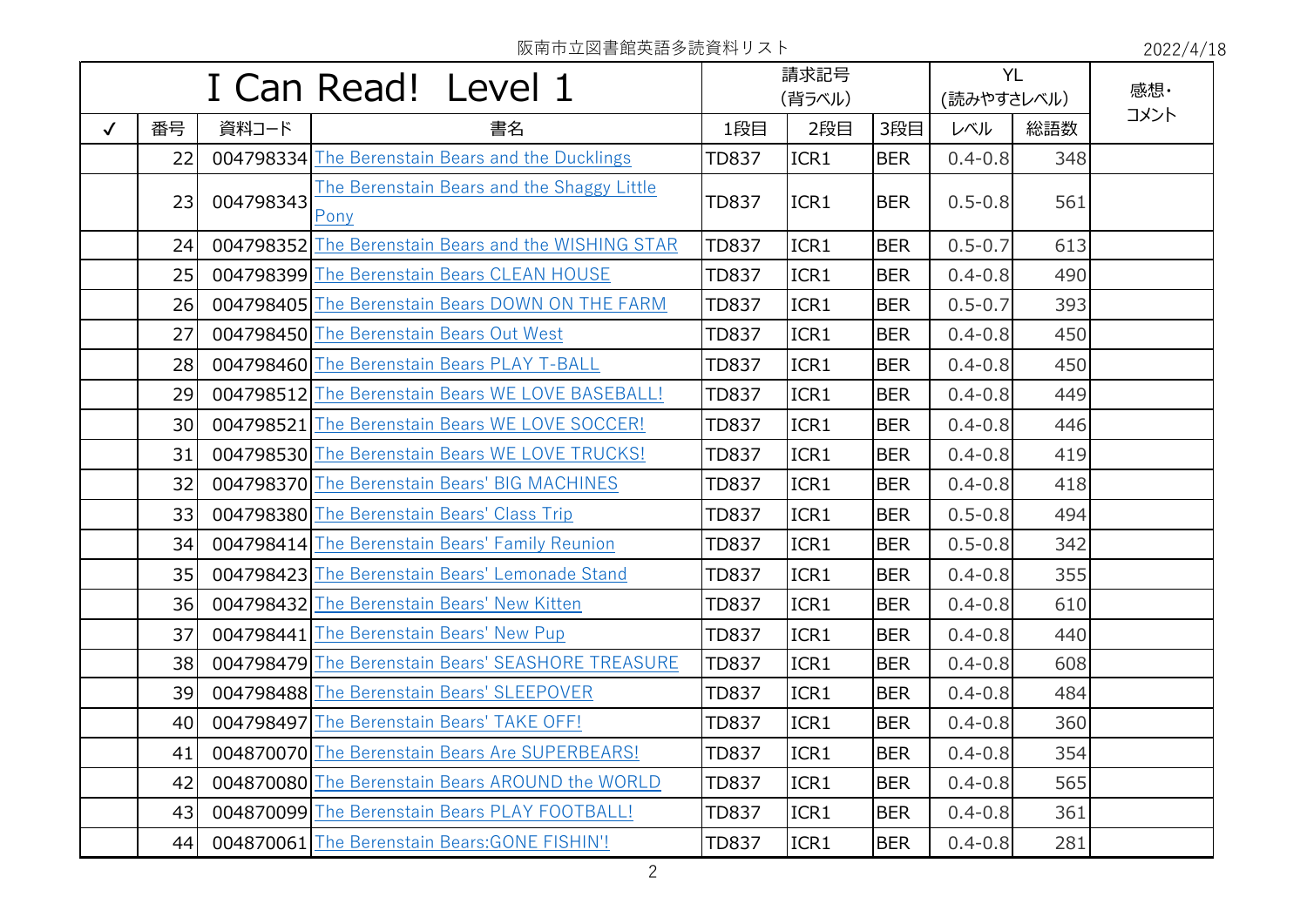|              | I Can Read! Level 1 |                   |                                                              | 請求記号<br>(背ラベル) |      | <b>YL</b><br>(読みやすさレベル) |             | 感想· |      |
|--------------|---------------------|-------------------|--------------------------------------------------------------|----------------|------|-------------------------|-------------|-----|------|
| $\checkmark$ | 番号                  | 資料コード             | 書名                                                           | 1段目            | 2段目  | 3段目                     | レベル         | 総語数 | コメント |
|              | 45                  |                   | 004870464 Build, Dogs, Build: A Tall Tail                    | <b>TD837</b>   | ICR1 | <b>BUI</b>              | $0.4 - 0.8$ | 342 |      |
|              | 46                  |                   | 004798540 CAPTAIN CAT                                        | <b>TD837</b>   | ICR1 | CAP                     | $0.6 - 0.8$ | 362 |      |
|              | 47                  | 004798559         | CHARLIE the Ranch Dog: CHARLIE GOES TO<br>THE DOCTOR         | <b>TD837</b>   | ICR1 | <b>CHA</b>              | $0.7 - 1.2$ | 528 |      |
|              | 48                  | 004798568         | <b>CHARLIE the Ranch Dog: CHARLIE'S NEW</b><br><b>FRIEND</b> | <b>TD837</b>   | ICR1 | <b>CHA</b>              | $0.7 - 1.2$ | 445 |      |
|              | 49                  |                   | 004798577 CHARLIE the Ranch Dog: CHARLIE'S SNOW DAY TD837    |                | ICR1 | <b>CHA</b>              | $0.7 - 1.2$ | 454 |      |
|              | 50                  |                   | 004798586 CHARLIE the Ranch Dog:ROCK STAR                    | <b>TD837</b>   | ICR1 | <b>CHA</b>              | $0.7 - 1.2$ | 364 |      |
|              | 51                  |                   | 004798595 CHARLIE the Ranch Dog: STUCK IN THE MUD            | <b>TD837</b>   | ICR1 | <b>CHA</b>              | $0.7 - 1.2$ | 437 |      |
|              | 52                  | 004798601         | <b>CHARLIE the Ranch Dog: WHERE'S THE</b><br>BACON?          | <b>TD837</b>   | ICR1 | <b>CHA</b>              | $0.7 - 1.2$ | 493 |      |
|              | 53                  | 004798610 CHESTER |                                                              | <b>TD837</b>   | ICR1 | <b>CHE</b>              | $0.8 - 1.0$ | 679 |      |
|              | 54                  |                   | 004798620 CHICKEN in MITTENS                                 | <b>TD837</b>   | ICR1 | <b>CHI</b>              | $0.5 - 0.8$ | 326 |      |
|              | 55                  | 004798639         | CLARK THE SHARK AND THE BIG BOOK<br><b>REPORT</b>            | <b>TD837</b>   | ICR1 | <b>CLA</b>              | $0.5 - 0.8$ | 351 |      |
|              | 56                  |                   | 004798648 CLARK THE SHARK LOST AND FOUND                     | <b>TD837</b>   | ICR1 | <b>CLA</b>              | $0.5 - 0.8$ | 350 |      |
|              | 57                  |                   | 004870482 CLARK THE SHARK: TOOTH TROUBLE                     | <b>TD837</b>   | ICR1 | <b>CLA</b>              | $0.5 - 0.8$ | 403 |      |
|              | 58                  |                   | 004798657 DANNY AND THE DINOSAUR                             | <b>TD837</b>   | ICR1 | <b>DAN</b>              | $0.9 - 1.2$ | 834 |      |
|              | 59                  | 004798666         | DANNY AND THE DINOSAUR and the Girl Next<br>Door             | <b>TD837</b>   | ICR1 | <b>DAN</b>              | $0.6 - 0.8$ | 418 |      |
|              | 60                  |                   | 004798675 DANNY and the DINOSAUR Go to Camp                  | <b>TD837</b>   | ICR1 | <b>DAN</b>              | $0.6 - 0.8$ | 286 |      |
|              | 61                  |                   | 004798684 DANNY AND THE DINOSAUR: School Days                | <b>TD837</b>   | ICR1 | <b>DAN</b>              | $0.6 - 0.8$ | 253 |      |
|              | 62                  |                   | 004798693 DANNY AND THE DINOSAUR: Too Tall                   | <b>TD837</b>   | ICR1 | <b>DAN</b>              | $0.6 - 0.8$ | 326 |      |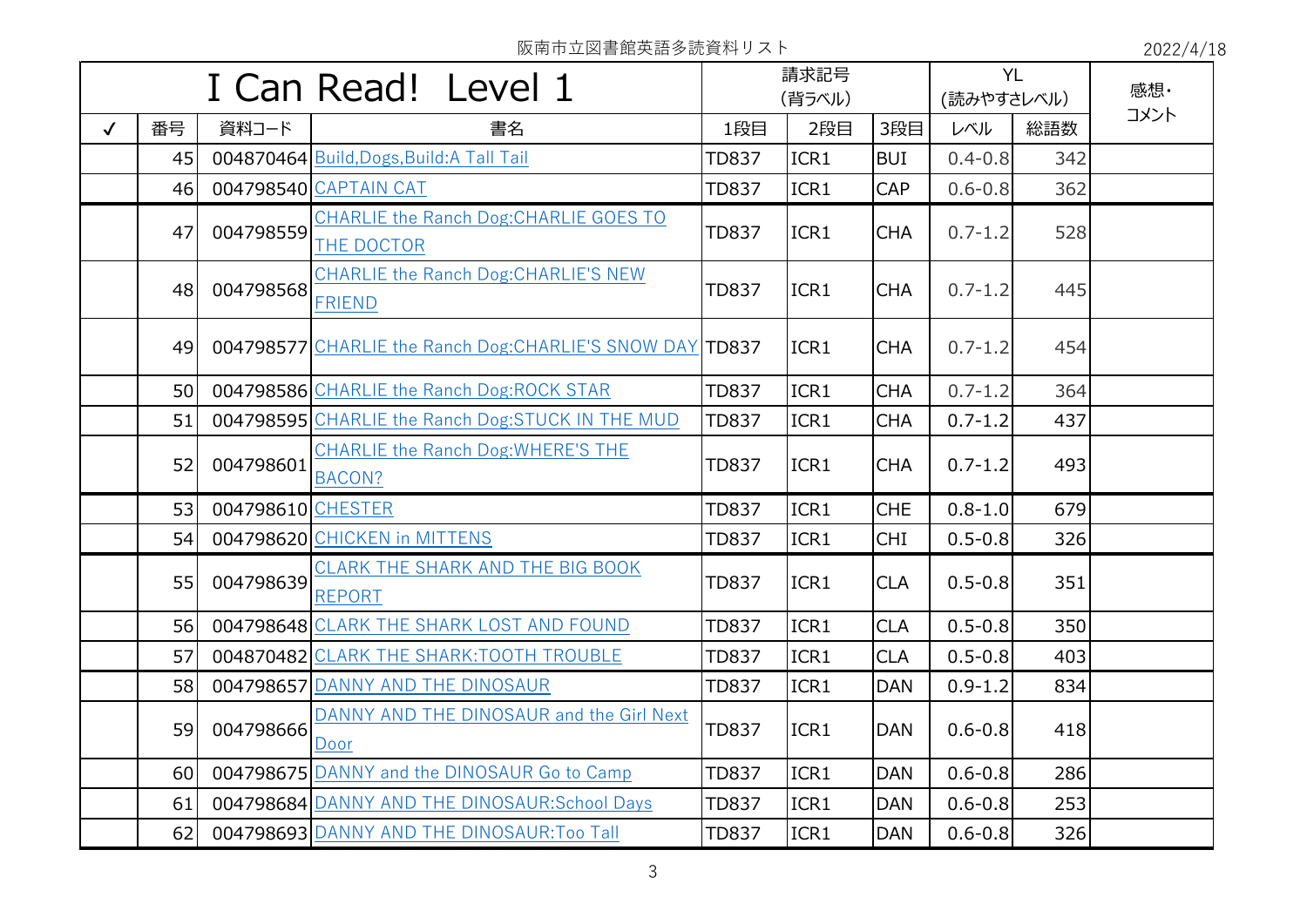|              |    |                     | I Can Read! Level 1                                |              | 請求記号<br>(背ラベル) |            | <b>YL</b><br>(読みやすさレベル) |     | 感想·  |
|--------------|----|---------------------|----------------------------------------------------|--------------|----------------|------------|-------------------------|-----|------|
| $\checkmark$ | 番号 | 資料コード               | 書名                                                 | 1段目          | 2段目            | 3段目        | レベル                     | 総語数 | コメント |
|              | 63 |                     | 004798700 DIARY OF A WORM: Nat the Gnat            | <b>TD837</b> | ICR1           | <b>DIA</b> | $0.5 - 0.8$             | 435 |      |
|              | 64 |                     | 004798719 DIARY OF A WORM: Teacher's Pet           | <b>TD837</b> | ICR1           | <b>DIA</b> | $0.5 - 0.8$             | 367 |      |
|              | 65 | 004798728 DIGBY     |                                                    | <b>TD837</b> | ICR1           | <b>DIG</b> | $0.6 - 0.8$             | 267 |      |
|              | 66 |                     | 004870473 Dig, Dogs, Dig: A Construction Tail      | <b>TD837</b> | ICR1           | <b>DIG</b> | $0.5 - 0.8$             | 397 |      |
|              | 67 |                     | 004798737 DINOSAUR TIME                            | <b>TD837</b> | ICR1           | <b>DIN</b> | $0.7 - 0.9$             | 527 |      |
|              | 68 | 004798746           | DIRK BONES and the Mystery of the Haunted<br>House | <b>TD837</b> | ICR1           | <b>DIR</b> | $1.0 - 1.5$             | 657 |      |
|              | 69 | 004798755 Dixie     |                                                    | <b>TD837</b> | ICR1           | <b>DIX</b> | $0.5 - 0.8$             | 551 |      |
|              | 70 |                     | 004798764 Dixie and the Best Day Ever              | <b>TD837</b> | ICR1           | <b>DIX</b> | $0.5 - 0.8$             | 503 |      |
|              | 71 |                     | 004798773 Dixie and the Big Bully                  | <b>TD837</b> | ICR1           | <b>DIX</b> | $0.5 - 0.8$             | 366 |      |
|              | 72 |                     | 004798782 Dixie and the Class Treat                | TD837        | ICR1           | <b>DIX</b> | $0.5 - 0.8$             | 499 |      |
|              | 73 |                     | 004798791 Dixie and the Good Deeds                 | <b>TD837</b> | ICR1           | <b>DIX</b> | $0.5 - 0.8$             | 650 |      |
|              | 74 |                     | 004798808 Dixie and the School Trip                | <b>TD837</b> | ICR1           | <b>DIX</b> | $0.5 - 0.8$             | 513 |      |
|              | 75 |                     | 004798817 Dixie Loves School Pet Day               | TD837        | ICR1           | <b>DIX</b> | $0.5 - 0.8$             | 492 |      |
|              | 76 |                     | 004798826 Dixie Wins the Race                      | <b>TD837</b> | ICR1           | <b>DIX</b> | $0.5 - 0.8$             | 326 |      |
|              | 77 | 004798835 Drip Drop |                                                    | <b>TD837</b> | ICR1           | <b>DRI</b> | $0.6 - 0.8$             | 284 |      |
|              | 78 |                     | 004798844 DUCKS in a ROW                           | <b>TD837</b> | ICR1           | <b>DUC</b> | $0.6 - 0.9$             | 423 |      |
|              | 79 |                     | 004798853 Fancy NANCY and the Boy from Paris       | <b>TD837</b> | ICR1           | <b>FAN</b> | $0.6 - 0.8$             | 638 |      |
|              | 80 |                     | 004798862 Fancy NANCY and the Delectable Cupcakes  | <b>TD837</b> | ICR1           | <b>FAN</b> | $0.6 - 0.8$             | 580 |      |
|              | 81 |                     | 004798871 Fancy NANCY and the Mean Girl            | <b>TD837</b> | ICR1           | <b>FAN</b> | $0.6 - 0.8$             | 640 |      |
|              | 82 |                     | 004798880 Fancy NANCY and the Too-Loose Tooth      | <b>TD837</b> | ICR1           | <b>FAN</b> | $0.6 - 0.8$             | 604 |      |
|              | 83 |                     | 004798890 Fancy NANCY at the Museum                | <b>TD837</b> | ICR1           | <b>FAN</b> | $0.6 - 0.8$             | 446 |      |
|              | 84 |                     | 004798915 Fancy NANCY Every Day Is Earth Day       | <b>TD837</b> | ICR1           | FAN        | $0.6 - 0.8$             | 551 |      |
|              | 85 |                     | 004798924 Fancy NANCY Fancy Day in Room 1-A        | <b>TD837</b> | ICR1           | <b>FAN</b> | $0.6 - 0.8$             | 563 |      |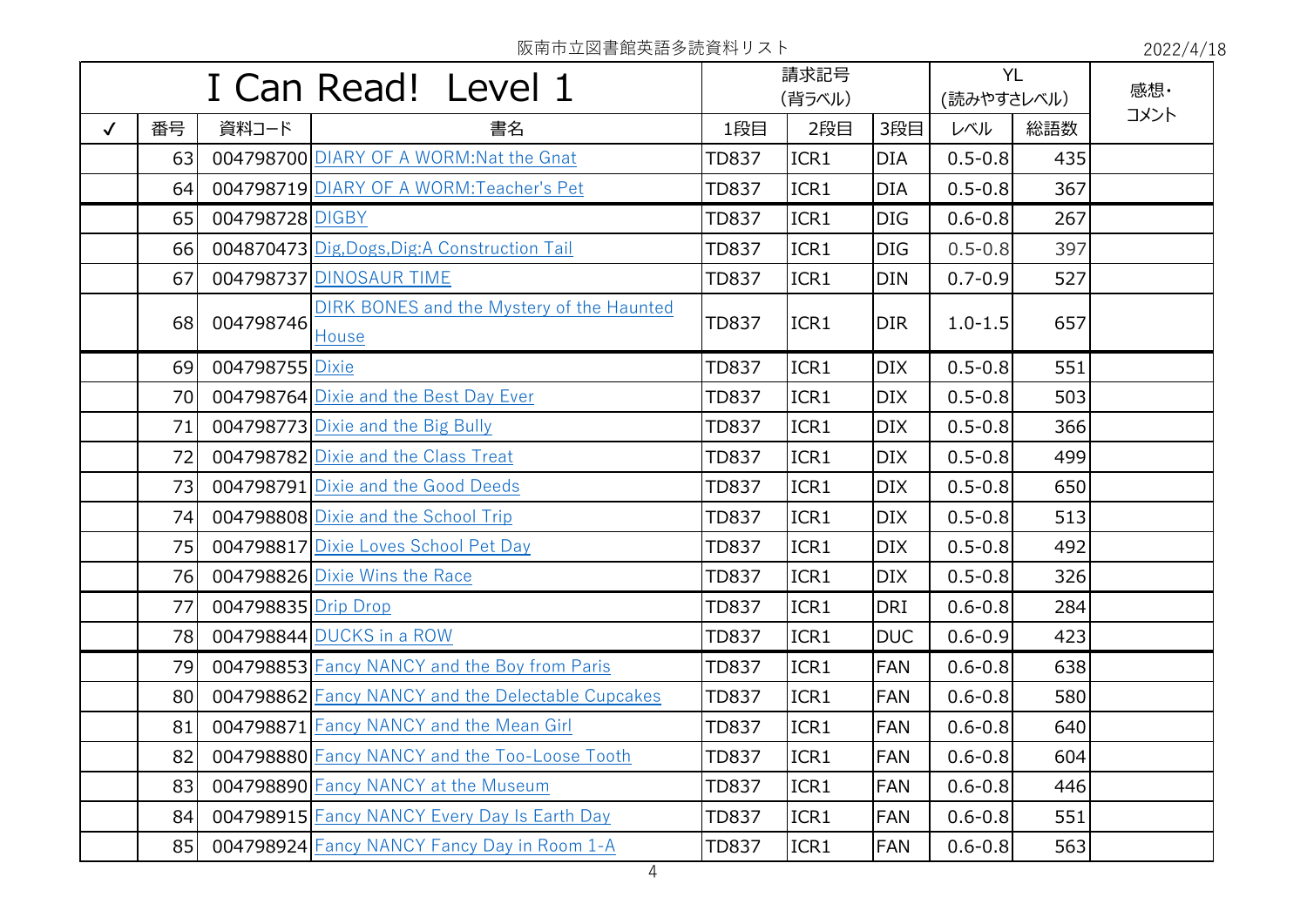|              |                 |                     | I Can Read! Level 1                                       |              | 請求記号<br>(背ラベル) |            | <b>YL</b><br>(読みやすさレベル) |      | 感想·  |
|--------------|-----------------|---------------------|-----------------------------------------------------------|--------------|----------------|------------|-------------------------|------|------|
| $\checkmark$ | 番号              | 資料コード               | 書名                                                        | 1段目          | 2段目            | 3段目        | レベル                     | 総語数  | コメント |
|              | 86              |                     | 004798933 Fancy NANCY Hair Dos and Hair Don'ts            | <b>TD837</b> | ICR1           | <b>FAN</b> | $0.6 - 0.8$             | 622  |      |
|              | 87              |                     | 004798942 Fancy NANCY It's Backward Day!                  | <b>TD837</b> | ICR1           | <b>FAN</b> | $0.6 - 0.8$             | 431  |      |
|              | 88              |                     | 004798951 Fancy NANCY Pajama Day                          | <b>TD837</b> | ICR1           | <b>FAN</b> | $0.6 - 0.8$             | 446  |      |
|              | 89              |                     | 004798960 Fancy NANCY Peanut Butter and Jellyfish         | <b>TD837</b> | ICR1           | <b>FAN</b> | $0.6 - 0.8$             | 704  |      |
|              | 90 <sub>l</sub> |                     | 004798970 Fancy NANCY Poison Ivy Expert                   | <b>TD837</b> | ICR1           | <b>FAN</b> | $0.6 - 0.8$             | 511  |      |
|              | 91              |                     | 004798906 Fancy NANCY Sees Stars                          | <b>TD837</b> | ICR1           | <b>FAN</b> | $0.6 - 0.8$             | 524  |      |
|              | 92              |                     | 004798989 Fancy NANCY Spectacular Spectacles              | <b>TD837</b> | ICR1           | <b>FAN</b> | $0.6 - 0.8$             | 470  |      |
|              | 93              |                     | 004798998 Fancy NANCY Splendid Speller                    | <b>TD837</b> | ICR1           | <b>FAN</b> | $0.6 - 0.8$             | 473  |      |
|              | 94              |                     | 004799000 Fancy NANCY The 100th Day of School             | <b>TD837</b> | ICR1           | <b>FAN</b> | $0.6 - 0.8$             | 559  |      |
|              | 95              |                     | 004799019 Fancy NANCY The Dazzling Book Report            | <b>TD837</b> | ICR1           | <b>FAN</b> | $0.6 - 0.8$             | 510  |      |
|              | 96              |                     | 004799028 Fancy NANCY The Show Must Go On                 | <b>TD837</b> | ICR1           | <b>FAN</b> | $0.6 - 0.8$             | 536  |      |
|              | 97              |                     | 004799037 Fancy NANCY Too Many Tutus                      | TD837        | ICR1           | <b>FAN</b> | $0.6 - 0.8$             | 550  |      |
|              | 98              |                     | 004870141 Fancy NANCY: Apples Galore!                     | <b>TD837</b> | ICR1           | <b>FAN</b> | $0.6 - 0.8$             | 568  |      |
|              | 99              |                     | 004870179 Fancy NANCY: Best Reading Buddies               | <b>TD837</b> | ICR1           | <b>FAN</b> | $0.6 - 0.8$             | 536  |      |
|              | 100             |                     | 004870150 Fancy NANCY: Just My Luck!                      | <b>TD837</b> | ICR1           | <b>FAN</b> | $0.6 - 0.8$             | 715  |      |
|              | 101             |                     | <b>004870160 Fancy NANCY: Super Secret Surprise Party</b> | <b>TD837</b> | ICR1           | <b>FAN</b> | $0.6 - 0.8$             | 530  |      |
|              | 102             |                     | 004870188 Fancy NANCY: Time for Puppy School              | <b>TD837</b> | ICR1           | <b>FAN</b> | $0.6 - 0.8$             | 458  |      |
|              | 103             |                     | 004799055 FATHER BEAR COMES HOME                          | <b>TD837</b> | ICR1           | <b>FAT</b> | $1.2 - 1.6$             | 1519 |      |
|              | 104             |                     | 004799046 THE FAT CAT SAT ON THE MAT                      | <b>TD837</b> | ICR1           | <b>FAT</b> | $0.7 - 0.9$             | 551  |      |
|              | 105             |                     | 004799064 THE FIRE CAT                                    | <b>TD837</b> | ICR1           | <b>FIR</b> | $1.2 - 1.6$             | 1611 |      |
|              | 106             | 004799073 Grizzwold |                                                           | <b>TD837</b> | ICR1           | <b>GRI</b> | $0.8 - 1.0$             | 602  |      |
|              | 107             |                     | 004799082 Happy Birthday, DANNY and the DINOSAUR!         | <b>TD837</b> | ICR1           | <b>HAP</b> | $0.6 - 0.8$             | 278  |      |
|              | 108             |                     | 004799091 HAPPY GO DUCKY                                  | <b>TD837</b> | ICR1           | <b>HAP</b> | $0.7 - 0.9$             | 417  |      |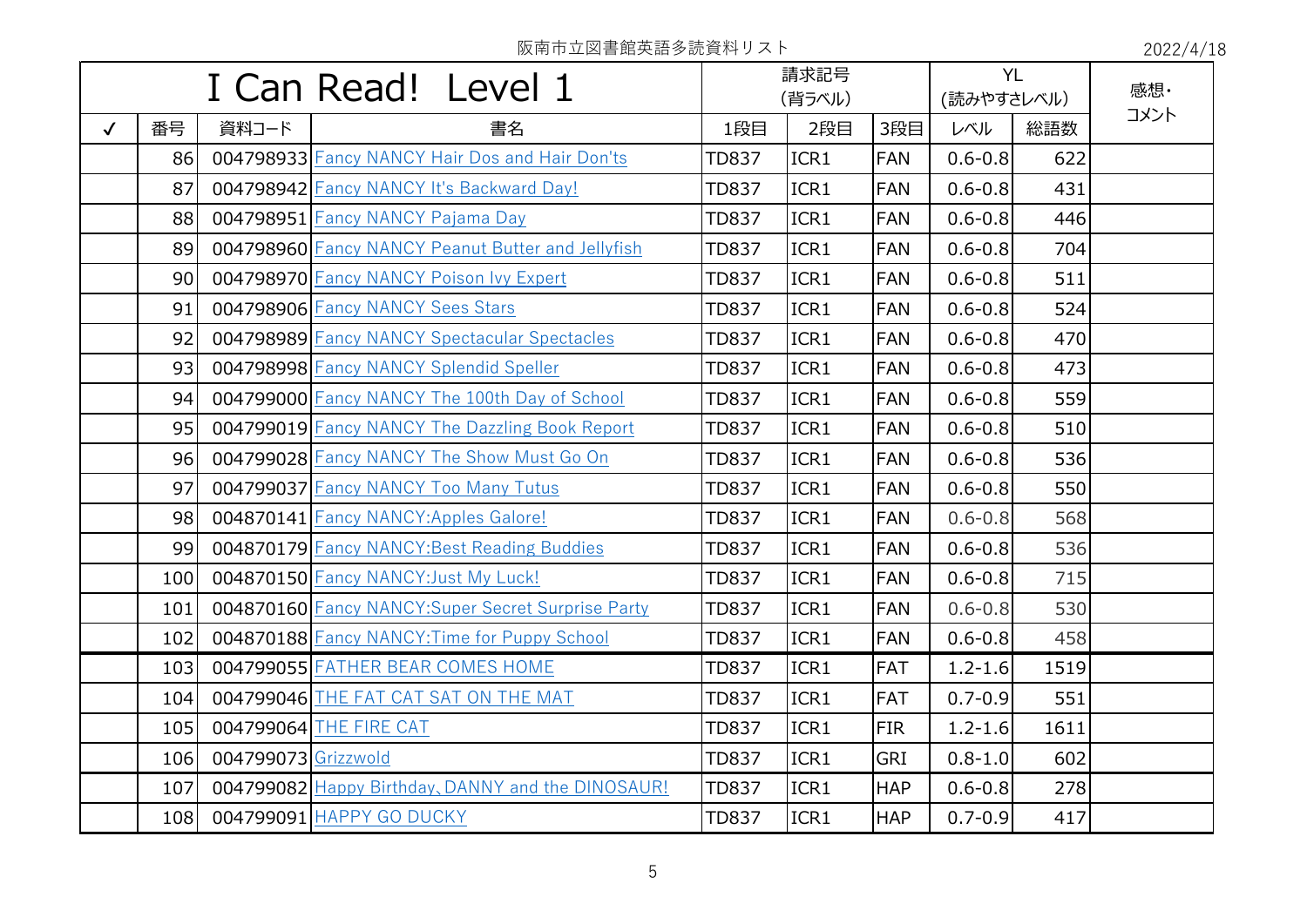|              |     |                       | I Can Read! Level 1                                    |              | 請求記号<br>(背ラベル) |            | <b>YL</b><br>(読みやすさレベル) |      | 感想·  |
|--------------|-----|-----------------------|--------------------------------------------------------|--------------|----------------|------------|-------------------------|------|------|
| $\checkmark$ | 番号  | 資料コード                 | 書名                                                     | 1段目          | 2段目            | 3段目        | レベル                     | 総語数  | コメント |
|              | 109 |                       | 004799108 HARRY and the Lady Next Door                 | <b>TD837</b> | ICR1           | <b>HAR</b> | $1.2 - 1.6$             | 1246 |      |
|              | 110 |                       | 004799117 The Horse in Harry's Room                    | <b>TD837</b> | ICR1           | <b>HOR</b> | $0.7 - 0.9$             | 425  |      |
|              | 111 | 004799126             | Saw You in the BATHTUB AND OTHER FOLK<br><b>RHYMES</b> | <b>TD837</b> | ICR1           | <b>ISA</b> | $0.9 - 1.2$             | 976  |      |
|              | 112 |                       | 004870508 Ranger Rick: I Wish I Was a Lion             | <b>TD837</b> | ICR1           | IWI        | $0.7 - 1.2$             | 502  |      |
|              | 113 |                       | 004870517 Ranger Rick: I Wish I Was an Orca            | <b>TD837</b> | ICR1           | IWI        | $0.7 - 1.2$             | 563  |      |
|              | 114 |                       | 004799135 Joe and Betsy the Dinosaur                   | <b>TD837</b> | ICR1           | <b>JOE</b> | $0.8 - 1.0$             | 741  |      |
|              | 115 |                       | 004799144 LITTLE BEAR                                  | <b>TD837</b> | ICR1           | <b>LIT</b> | $1.2 - 1.6$             | 1626 |      |
|              | 116 |                       | 004799153 LITTLE BEAR AND THE MARCO POLO               | <b>TD837</b> | ICR1           | <b>LIT</b> | $1.2 - 1.6$             | 949  |      |
|              | 117 |                       | 004799162 LITTLE BEAR'S FRIEND                         | <b>TD837</b> | ICR1           | <b>LIT</b> | $1.2 - 1.6$             | 1422 |      |
|              | 118 |                       | 004799171 LITTLE BEAR'S VISIT                          | <b>TD837</b> | ICR1           | <b>LIT</b> | $1.2 - 1.6$             | 1399 |      |
|              | 119 |                       | 004799180 THE LITTLEST LEAGUER                         | <b>TD837</b> | ICR1           | <b>LIT</b> | $0.5 - 0.7$             | 872  |      |
|              | 120 |                       | 004799190 MAC AND CHEESE                               | <b>TD837</b> | ICR1           | <b>MAC</b> | $0.5 - 0.7$             | 340  |      |
|              | 121 |                       | 004799206 MAC AND CHEESE and the Perfect Plan          | <b>TD837</b> | ICR1           | <b>MAC</b> | $0.6 - 0.8$             | 491  |      |
|              | 122 |                       | 004799215 Morris and Boris at the Circus               | <b>TD837</b> | ICR1           | <b>MOR</b> | $0.9 - 1.2$             | 812  |      |
|              | 123 |                       | 004799224 Morris Goes to School                        | <b>TD837</b> | ICR1           | <b>MOR</b> | $0.9 - 1.2$             | 1109 |      |
|              | 124 |                       | 004799233 Morris the Moose                             | <b>TD837</b> | ICR1           | <b>MOR</b> | $0.6 - 0.8$             | 354  |      |
|              | 125 |                       | 004799242 MRS. BRICE'S MICE                            | <b>TD837</b> | ICR1           | <b>MRS</b> | $0.6 - 0.8$             | 373  |      |
|              | 126 |                       | 004799251 No More Monsters for Me!                     | <b>TD837</b> | ICR1           | <b>NOM</b> | $1.2 - 1.6$             | 1470 |      |
|              | 127 | 004799260 OLIVER      |                                                        | <b>TD837</b> | ICR1           | OLI        | $0.8 - 1.0$             | 767  |      |
|              | 128 | 004799270 Oscar Otter |                                                        | <b>TD837</b> | ICR1           | <b>OSC</b> | $0.7 - 0.9$             | 552  |      |
|              | 129 |                       | 004799289 PADDINGTON: Meet Paddington                  | <b>TD837</b> | ICR1           | <b>PAD</b> | $0.5 - 0.8$             | 416  |      |
|              | 130 |                       | 004799298 PADDINGTON: Paddington's Adventures          | <b>TD837</b> | ICR1           | <b>PAD</b> | $0.5 - 0.8$             | 360  |      |
|              | 131 |                       | 004870348 PADDINGTON and the Magic Trick               | <b>TD837</b> | ICR1           | PAD        | $0.5 - 0.8$             | 329  |      |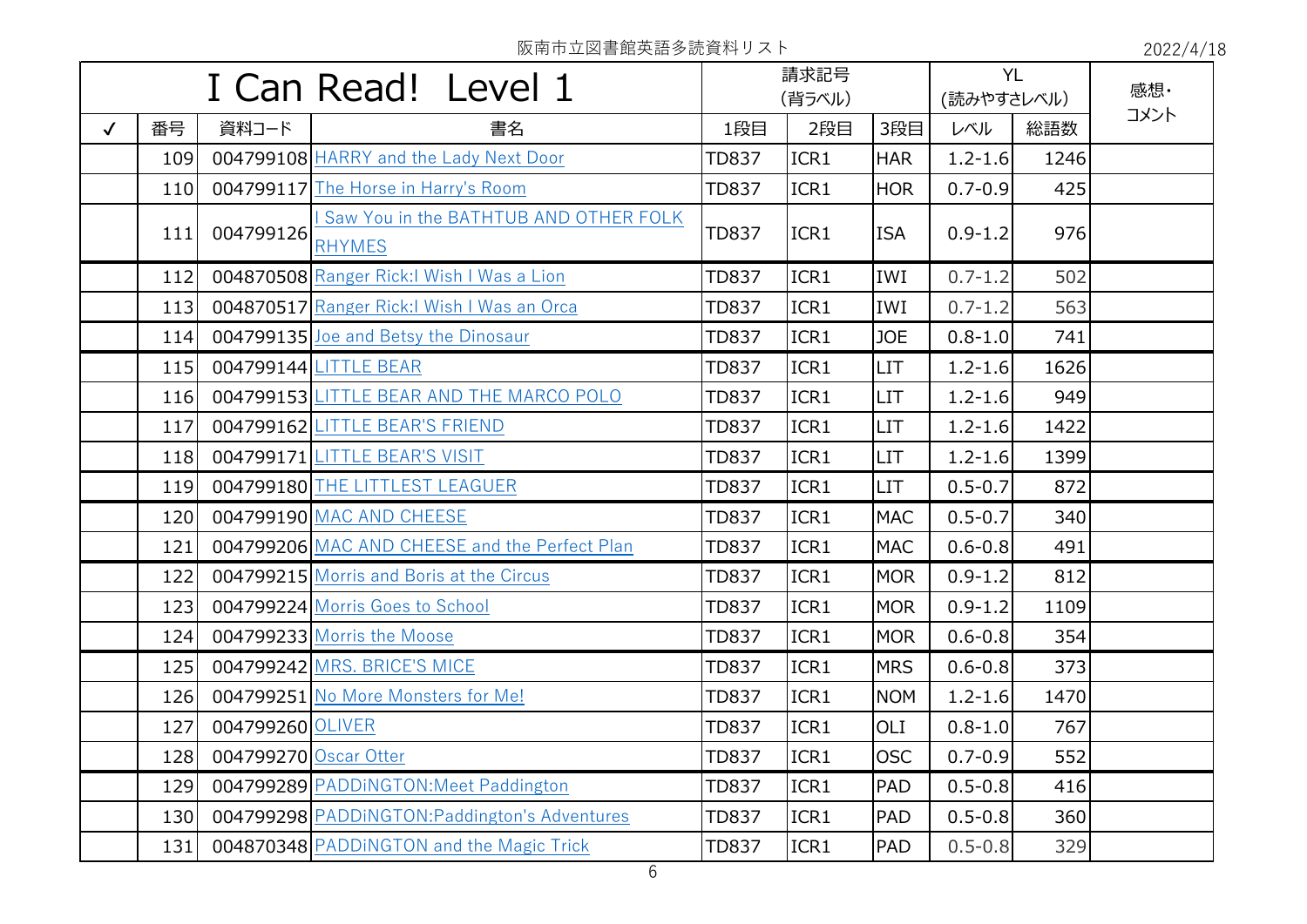|              | I Can Read! Level 1 |       |                                                            | 請求記号<br>(背ラベル) |      |            | <b>YL</b><br>(読みやすさレベル) |     | 感想·  |
|--------------|---------------------|-------|------------------------------------------------------------|----------------|------|------------|-------------------------|-----|------|
| $\checkmark$ | 番号                  | 資料コード | 書名                                                         | 1段目            | 2段目  | 3段目        | レベル                     | 総語数 | コメント |
|              | 132                 |       | 004870357 PADDINGTON at the Barber Shop                    | <b>TD837</b>   | ICR1 | <b>PAD</b> | $0.5 - 0.8$             | 506 |      |
|              | 133                 |       | 004870320 PADDINGTON Plays On                              | <b>TD837</b>   | ICR1 | PAD        | $0.5 - 0.8$             | 416 |      |
|              | 134                 |       | 004870339 PADDINGTON Sets Sail                             | <b>TD837</b>   | ICR1 | <b>PAD</b> | $0.5 - 0.8$             | 359 |      |
|              | 135                 |       | 004870310 PADDINGTON'S Day Off                             | <b>TD837</b>   | ICR1 | <b>PAD</b> | $0.5 - 0.8$             | 413 |      |
|              | 136                 |       | 004870366 PADDINGTON'S Prize Picture                       | <b>TD837</b>   | ICR1 | <b>PAD</b> | $0.5 - 0.8$             | 414 |      |
|              | 137                 |       | 004799304 Penny AND HER SONG                               | <b>TD837</b>   | ICR1 | <b>PEN</b> | $0.5 - 0.7$             | 335 |      |
|              | 138                 |       | 004870295 Penny AND HER DOLL                               | <b>TD837</b>   | ICR1 | <b>PEN</b> | $0.5 - 0.7$             | 649 |      |
|              | 139                 |       | 004870301 Penny AND HER MARBLE                             | <b>TD837</b>   | ICR1 | <b>PEN</b> | $0.5 - 0.7$             | 874 |      |
|              | 140                 |       | 004799313 A Picture for Harold's Room                      | <b>TD837</b>   | ICR1 | PIC        | $0.5 - 0.7$             | 479 |      |
|              | 141                 |       | 004799322 Pinkalicious and the Perfect Present             | <b>TD837</b>   | ICR1 | PIN        | $0.7 - 1.2$             | 482 |      |
|              | 142                 |       | 004799331 Pinkalicious and the Pinkatastic Zoo Day         | <b>TD837</b>   | ICR1 | PIN        | $0.7 - 1.2$             | 575 |      |
|              | 143                 |       | 004799340 Pinkalicious: Pink around the Rink               | <b>TD837</b>   | ICR1 | PIN        | $0.7 - 1.2$             | 388 |      |
|              | 144                 |       | 004799350 Pinkalicious: Pinkie Promise                     | <b>TD837</b>   | ICR1 | PIN        | $0.7 - 1.2$             | 400 |      |
|              | 145                 |       | 004799369 Pinkalicious: School Rules!                      | <b>TD837</b>   | ICR1 | PIN        | $0.7 - 1.2$             | 324 |      |
|              | 146                 |       | 004799378 Pinkalicious: Soccer Star                        | <b>TD837</b>   | ICR1 | PIN        | $0.7 - 1.2$             | 339 |      |
|              | 147                 |       | 004799387 Pinkalicious: The Pinkerrific Playdate           | <b>TD837</b>   | ICR1 | <b>PIN</b> | $0.7 - 1.2$             | 403 |      |
|              | 148                 |       | 004799396 Pinkalicious: The Princess of Pink Slumber Party | <b>TD837</b>   | ICR1 | PIN        | $0.7 - 1.2$             | 540 |      |
|              | 149                 |       | 004870286 Pinkalicious: and Planet Pink                    | <b>TD837</b>   | ICR1 | PIN        | $0.7 - 1.2$             | 585 |      |
|              | 150                 |       | 004870259 Pinkalicious: and the Pink Parakeet              | <b>TD837</b>   | ICR1 | PIN        | $0.7 - 1.2$             | 537 |      |
|              | 151                 |       | 004870230 Pinkalicious: and the Sick Day                   | <b>TD837</b>   | ICR1 | PIN        | $0.7 - 1.2$             | 511 |      |
|              | 152                 |       | 004870240 Pinkalicious: Cherry Blossom                     | <b>TD837</b>   | ICR1 | <b>PIN</b> | $0.7 - 1.2$             | 434 |      |
|              | 153                 |       | 004870197 Pinkalicious: Fairy House                        | <b>TD837</b>   | ICR1 | PIN        | $0.7 - 1.2$             | 572 |      |
|              | 154                 |       | 004870277 Pinkalicious: Fashion Fun                        | <b>TD837</b>   | ICR1 | PIN        | $0.7 - 1.2$             | 406 |      |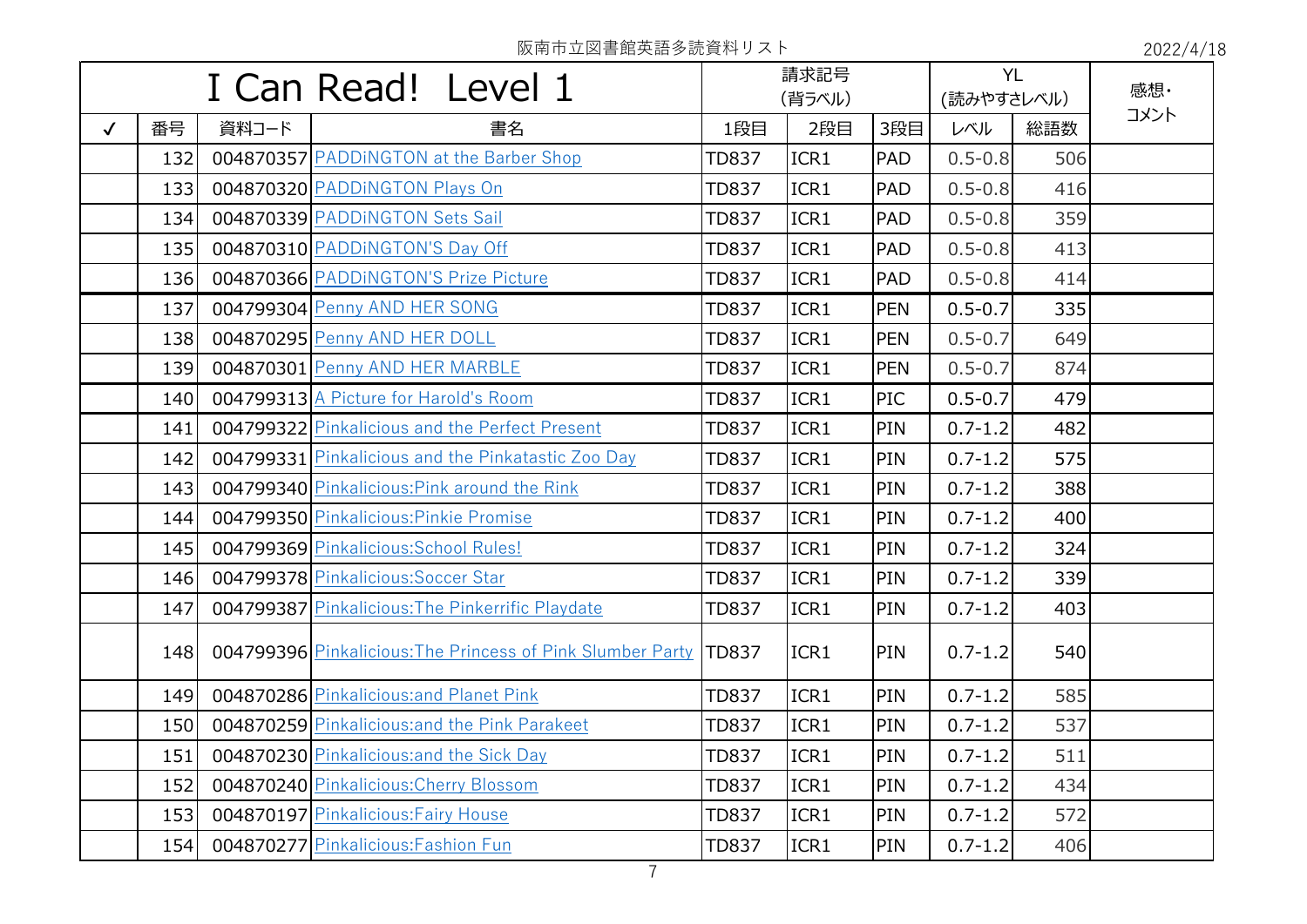|              | I Can Read! Level 1 |                      | 請求記号<br>(背ラベル)                                     |              |      | <b>YL</b><br>(読みやすさレベル) |             | 感想· |      |
|--------------|---------------------|----------------------|----------------------------------------------------|--------------|------|-------------------------|-------------|-----|------|
| $\checkmark$ | 番号                  | 資料コード                | 書名                                                 | 1段目          | 2段目  | 3段目                     | レベル         | 総語数 | コメント |
|              | 155                 |                      | 004870203 Pinkalicious: Puptastic!                 | TD837        | ICR1 | PIN                     | $0.7 - 1.2$ | 553 |      |
|              | 156                 |                      | 004870268 Pinkalicious: Story Time                 | <b>TD837</b> | ICR1 | PIN                     | $0.7 - 1.2$ | 514 |      |
|              | 157                 |                      | 004870212 Pinkalicious: The Royal Tea Party        | TD837        | ICR1 | PIN                     | $0.7 - 1.2$ | 518 |      |
|              | 158                 |                      | 004870221 Pinkalicious: Tutu-rrific                | <b>TD837</b> | ICR1 | PIN                     | $0.7 - 1.2$ | 609 |      |
|              | <b>159</b>          | 004799402 Pip Squeak |                                                    | <b>TD837</b> | ICR1 | PIP                     | $0.5 - 0.7$ | 335 |      |
|              | 160                 |                      | 004799411 Ready, Set, GO!                          | <b>TD837</b> | ICR1 | <b>REA</b>              | $0.6 - 0.8$ | 390 |      |
|              | 161                 |                      | 004799420 RED FOX and his CANOE                    | <b>TD837</b> | ICR1 | <b>RED</b>              | $0.9 - 1.2$ | 804 |      |
|              | 162                 |                      | 004799430 Sammy THE SEAL                           | TD837        | ICR1 | <b>SAM</b>              | $0.8 - 1.0$ | 748 |      |
|              | 163                 |                      | 004870491 SANTA'S MOOSE                            | <b>TD837</b> | ICR1 | <b>SAN</b>              | $0.5 - 0.8$ | 444 |      |
|              | 164                 |                      | 004799449 Silly Tilly's VALENTINE                  | <b>TD837</b> | ICR1 | <b>SIL</b>              | $0.9 - 1.2$ | 809 |      |
|              | 165                 |                      | 004799458 SPACE CAT                                | <b>TD837</b> | ICR1 | <b>SPA</b>              | $0.6 - 1.0$ | 600 |      |
|              | 166                 |                      | 004799467 Splat the Cat and the Duck with No Quack | <b>TD837</b> | ICR1 | <b>SPL</b>              | $0.7 - 1.1$ | 555 |      |
|              | 167                 |                      | 004799476 Splat the Cat Takes the Cake             | <b>TD837</b> | ICR1 | <b>SPL</b>              | $0.7 - 1.1$ | 451 |      |
|              | 168                 |                      | 004799485 Splat the Cat: Good Night, Sleep Tight   | TD837        | ICR1 | <b>SPL</b>              | $0.7 - 1.1$ | 402 |      |
|              | 169                 |                      | 004799494 Splat the Cat: Splat the Cat Sings Flat  | TD837        | ICR1 | <b>SPL</b>              | $0.7 - 1.1$ | 520 |      |
|              | <b>170</b>          |                      | 004799500 Splat the Cat: The Name of the Game      | <b>TD837</b> | ICR1 | <b>SPL</b>              | $0.7 - 1.1$ | 408 |      |
|              | 171                 |                      | 004799510 Splat the Cat: The Rain Is a Pain        | <b>TD837</b> | ICR1 | <b>SPL</b>              | $0.7 - 1.1$ | 417 |      |
|              | 172                 |                      | 004799529 Splat the Cat: Twice the Mice            | <b>TD837</b> | ICR1 | <b>SPL</b>              | $0.7 - 1.1$ | 374 |      |
|              | 173                 |                      | 004870437 Splat the Cat and the Hotshot            | TD837        | ICR1 | <b>SPL</b>              | $0.7 - 1.1$ | 479 |      |
|              | 174                 |                      | 004870455 Splat the Cat and the Quick Chicks       | <b>TD837</b> | ICR1 | <b>SPL</b>              | $0.7 - 1.1$ | 435 |      |
|              | 175                 |                      | 004870400 Splat the Cat Makes Dad Glad             | <b>TD837</b> | ICR1 | <b>SPL</b>              | $0.7 - 1.1$ | 690 |      |
|              | 176                 |                      | 004870384 Splat the Cat with a Bang and a Clang    | <b>TD837</b> | ICR1 | <b>SPL</b>              | $0.7 - 1.1$ | 445 |      |
|              | 177                 |                      | 004870393 Splat the Cat:A Whale of a Tale          | <b>TD837</b> | ICR1 | <b>SPL</b>              | $0.7 - 1.1$ | 405 |      |